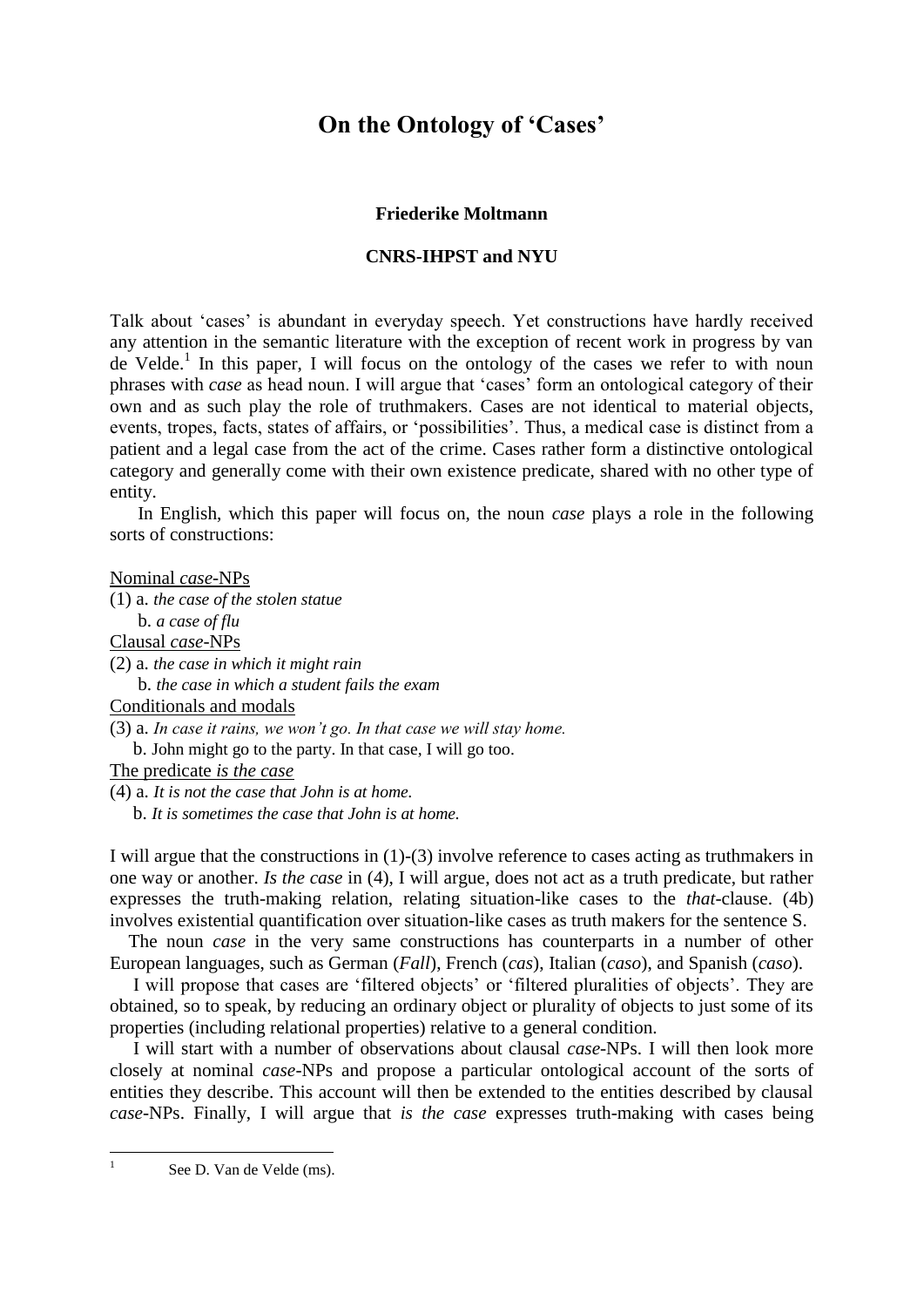suitable candidates for the truth-making role in general, and I will sketch semantic analyses of the various *case*-constructions on the basis of truth-making.

# **1. Clausal** *case***-NPs: Situation-like cases**

There are two kinds of clausal *case*-NPs. The first type, illustrated in (5), appears to describe a particular possible situation; the second type, illustrated in (6), a kind of situation, in the sense of Carlson (1977):

Particular clausal *case*-NPs (5) a. *the case in which John will return* b. *The case in which it might rain* Generic clausal *case*-NPs (6) a. *the case in which it rains on a Sunday* b. *the case in which a student fails the exam*

What are situation-like cases? Are they worldly facts (or possible facts), possibilities, events, or states of affairs?<sup>2</sup> A remarkable feature of situation-like cases is that they come with their own existence predicate. In general, existence predicates in natural language are restricted to particular types of objects. Thus, *exist* applies to material and abstract objects, but not to events, which instead take *happen* or *take place*. *Obtain* is yet another existence predicate, reserved for entities like facts, laws, and conditions. None of those existence predicates naturally apply to cases:

(7) a. ??? *The case in which John will not return might exist / might take place / might happen.* b. ??? *The case in which it rains on a Sunday has never existed / happened / taken place / obtained.* 

In English, *present itself* and *occur* are used as existence predicates for cases (the latter can apply also to certain types of events):

(8) a. *The case in which John will not return could occur / present itself.* b. *The case in which it rains on a Sunday has never presented itself / has never occurred.*

In some other European languages, the choice of a case-specific existence predicate is even more remarkable. In German *eintreten* 'enter' is the existence predicate reserved for cases (and certain sorts of events), as in (9a); In French, the existence predicate for cases is *se produire* 'produce itself' (which also applies to certain types of events), as in (9b):

- (9) a. *Der Fall, daβ Hans nicht zurückommt, ist nicht eintreten.* 'The case that John might not return could enter'.
	- b. *Le cas ou Jean serait retourné ne s'est pas encore produit.*  'The case where John returns did not produce itself.'

 $\overline{2}$ <sup>2</sup> To say that situation-like cases are situations does not help much since the notion of a situation in semantics is a rather technical one and allows for various sorts of construals.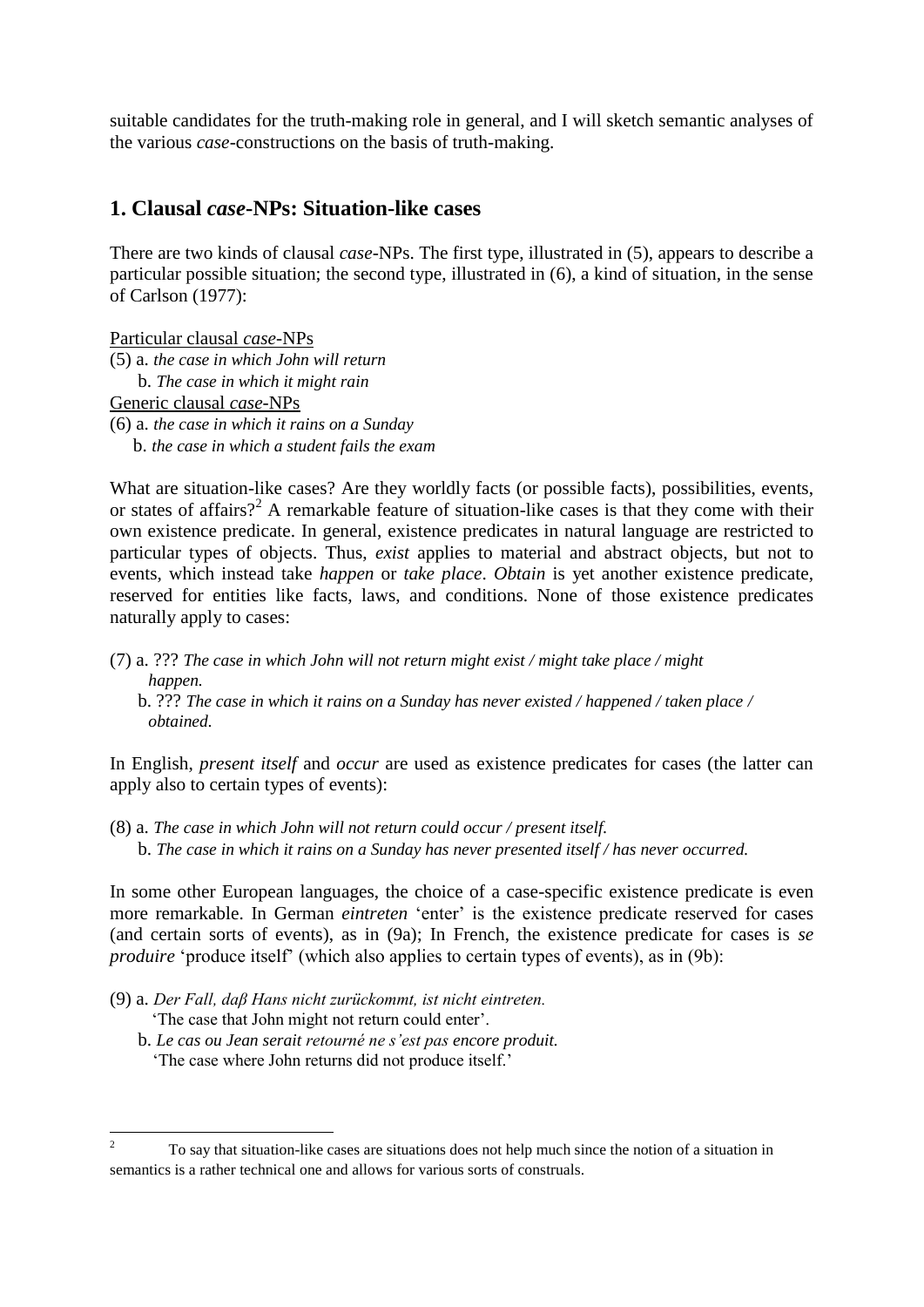If the choice of existence predicates is taken as an indication of ontological categories, then several conclusions can be drawn. First of all, cases are not (worldly or nonworldly) facts. Cases can be merely possible, whereas facts cannot. Moreover, cases do not go along with the existence predicate *obtain*, the existence predicate specific to facts and similar entities. Second, cases are not 'possibilities'. Possibilities as 'mere' possibilities 'exist' (*the possibility that John may never return exists*). By contrast, merely possible cases do not 'exist', that is, occur or present themselves. If the existence predicate *occur* or the existence predicate *present itself* is true of a case, it means that the case is a factual one, not a merely possible one. Finally, cases are not states of affairs. States of affairs exist whether or not they obtain. By contrast, merely possible cases do not 'exist' and cases can never be said to obtain.

 Situation-like cases are also involved in *case*-constructions of a conditional or quasiconditional sort:

(10) a. *In case it rains, we won't go.*

b. *We will take an umbrella in case it rains.*

There are no specific *case-*constructions involving modals. However, modals of possibility may introduce a situation-like case to serve as the referent of a subsequent *case*-anaphor:

(11) *John might go to the party. In that case, I will go too.*

# **2. Nominal** *case***-constructions**

How should situation-like cases be conceived ontologically given that they cannot be identified with facts, possibilities, events, or states of affairs? To answer that question, I will first take a closer look at nominal *case*-NPs and develop an account that can then be carried over to situation-like cases as well.

 Three types of nominal *case-*NPs need to be distinguished: those describing cases as instances of universals, those describing cases as correlated with objects, and those describing cases as correlated with events.

#### **2.1. Cases as instances of universals**

Examples of cases described as instances of universals may be medical or legal cases or cases of a particular art movement:

- (12) a. *This is a case of insanity.*
	- b. *What John has is a case of schizophrenia.*
	- d. *The incident is a case of fraud.*
	- e. *John's behavior toward Mary is a case of harassment.*
	- f. *This building is an unusual case of art deco.*

The cases described as instances of universals are trope-like or event-like, which is of course because the universals in question have as their instances tropes or events. But also individuals and quantities may be described as cases of universals (Van de Velde, ms):

(13) a. *I knew cases of honest journalists.*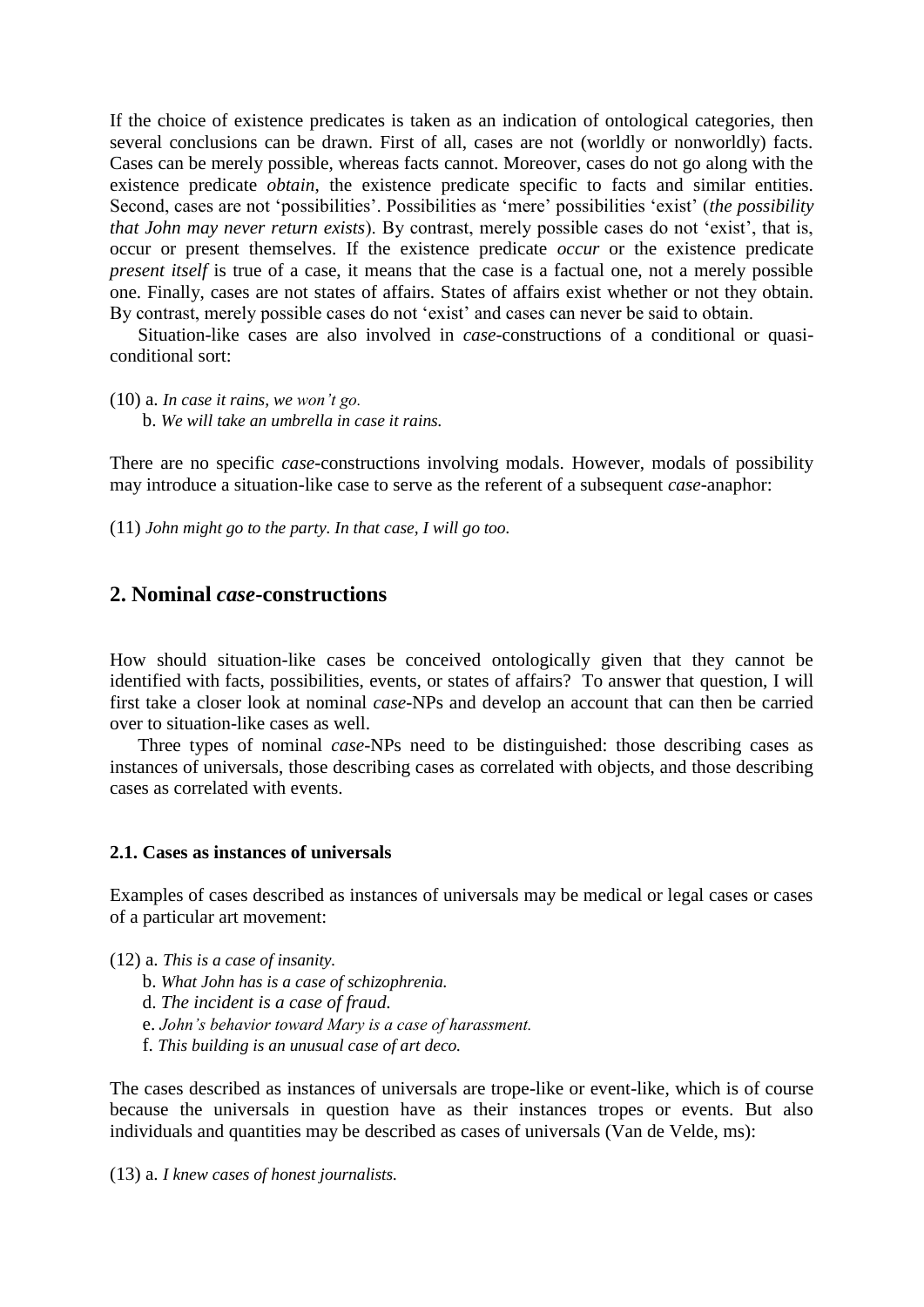b. *I am not aware of a case of outstanding Indian wine.*

What kind of entity may be described as an instance of a universal depends on the universal itself, whether it is a quality, a kind of event, a kind of individual, or a kind of quantity.

# **2.2 Object-related cases**

*Case*-constructions that describe cases as related to objects are those below:

- (14) a. *the case of that incident*
	- b. *the case of the man that has suffered from this illness for more than 20 years*
	- c. *the case of the stolen statue*

Here the complement describes what I call *the correlated object* of the case.

 Generally, a case has different properties than its correlated object and should be considered an entity distinct from it. First, a case and its correlated object behave differently with respect to predicates expressing object-related attitudes. This is so whether the correlated object is considered a material object or a complex feature or trope, as illustrated by the semantic differences among the following sentences:

(15) a. *We studied the case of the disabled student.*

- b. *We studied the disabled student.*
- c. *We studied the disability of the student.*

Understanding (15a) requires understanding what kind of case the case is supposed to be, a legal or medical case, for example. What the case is, in turn, depends on which features of the student or his disability are relevant in the context. It depends on, let's say, whether the features are features relevant from a medical or legal point of view and thus constitutive of a medical or a legal case. Importantly, the features may include not only intrinsic features of the object in question, but also relations it enters to other things, relational features.

 No filtering condition is not required for (15b) and (15c). Here the object of study may simply be the student himself or his disability.

 Cases and their correlated objects behave quite differently also as objects of discussion and evaluation:

- (16) a. *We discussed the case of the book.*
	- b. *We discussed the book.*
- (17) a. *The case of the stolen statue is interesting.*
	- b. *The stolen statue is interesting.*
	- c. *The theft of the statue is interesting.*

Again *case*-NPs require a contextual filter reducing the correlated object to just relevant properties.

 Cases and their correlated objects also display different part structures. In general, a case does not inherit its part-structure from its correlated object. Rather, its part structure is 'reset', that is, entirely driven by the relevant features (intrinsic or relational) obtained by filtering the correlated object through the relevant general condition:

(18) a. *Part of the case of the stolen statue is familiar.*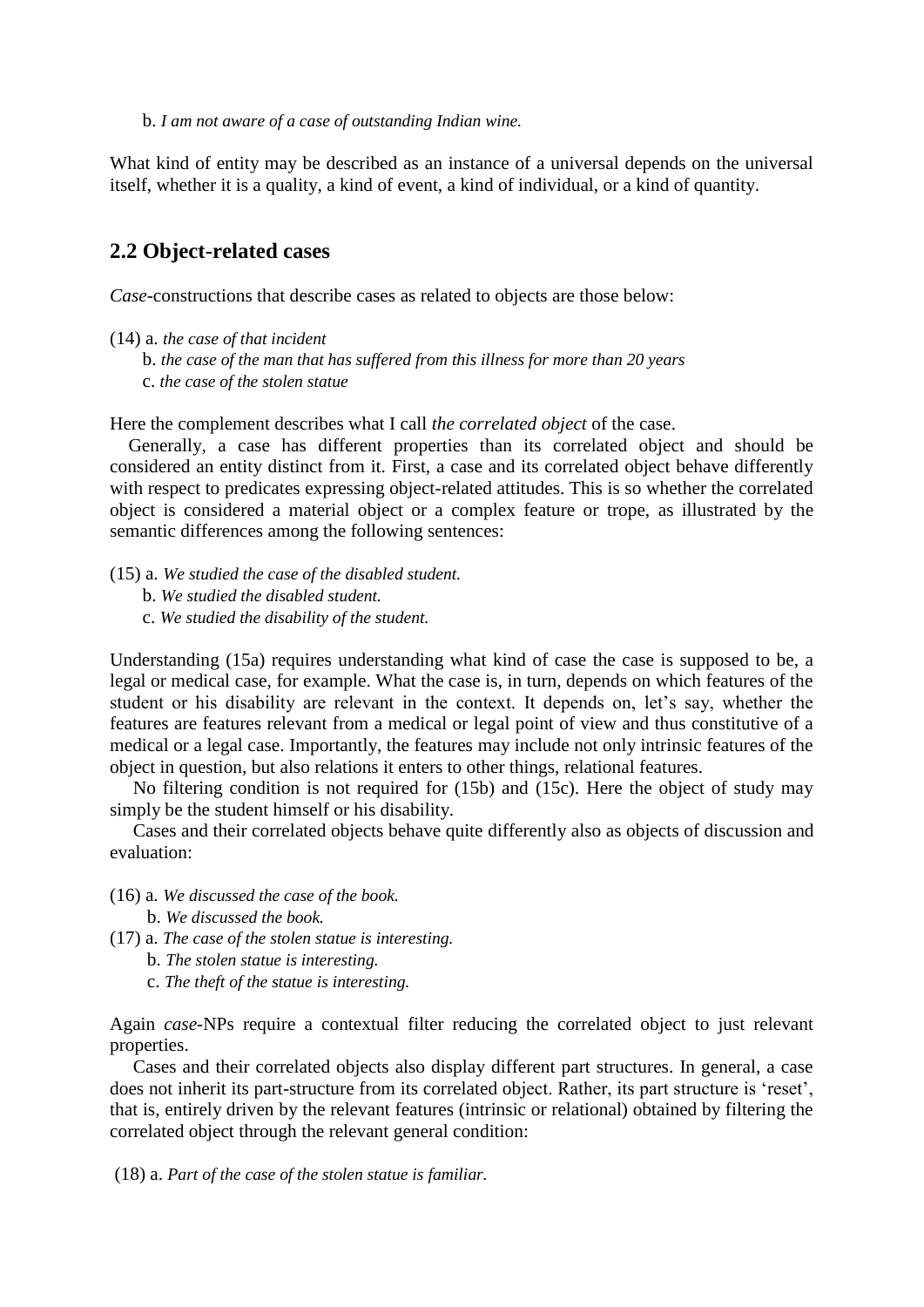- b. *Part of the stolen statue is familiar.*
- c. *Part of the theft of the stolen statue is familiar.*

 Cases differ from their correlated objects in other respects. Generally, it is difficult for a case to have properties of concreteness. Thus, cases generally do not have a spatial location, even if their underlying object has:

(19) a. ??? *The case of the stolen statue is on the table.* b. *The statue is on the table.*

Moreover, cases generally do not act as objects of perception;

(20) a. ??? *I saw / noticed the case of the broken vase.* b. *I noticed the broken vase.*

The condition is not strict, though. Under special circumstances, cases do act as objects of perception:

(21) *This case of musical experimentation sounds horrible.*

The acceptability of such examples can be traced to the perceivable quality forming part of the filtered features constituting the case.

 Finally, cases are generally not causally efficacious (except, of course, as objects of mental attitudes):

(22) a. *An overweight baby caused the cradle to break apart.* b. ?? *The case of an overweight baby caused the cradle to break apart.*

Again, particular circumstances allow for exceptions:

(22) c. *This one case of cholera was the cause of a great epidemic.*

What properties cases have depends entirely on the filtering condition. Some properties of the correlated object may pass through the filter. But other properties of cases will be reset on the basis of what features are filtered through. This in particular holds for attitudinal and evaluative properties as well as for properties based on the part structure of cases.

## **2.3. An account of object-related cases**

We have seen that cases can be described by two different constructions: one involving reference to a universal and the other involving reference to the object correlated with the case. The two constructions together in fact reflect the way cases are individuated. We have seen that an implicit general filtering condition plays a role also in the individuation of cases described by reference to the correlated object. Thus, cases in general are driven both by a general condition or universal and a correlated object. The general condition serves to filter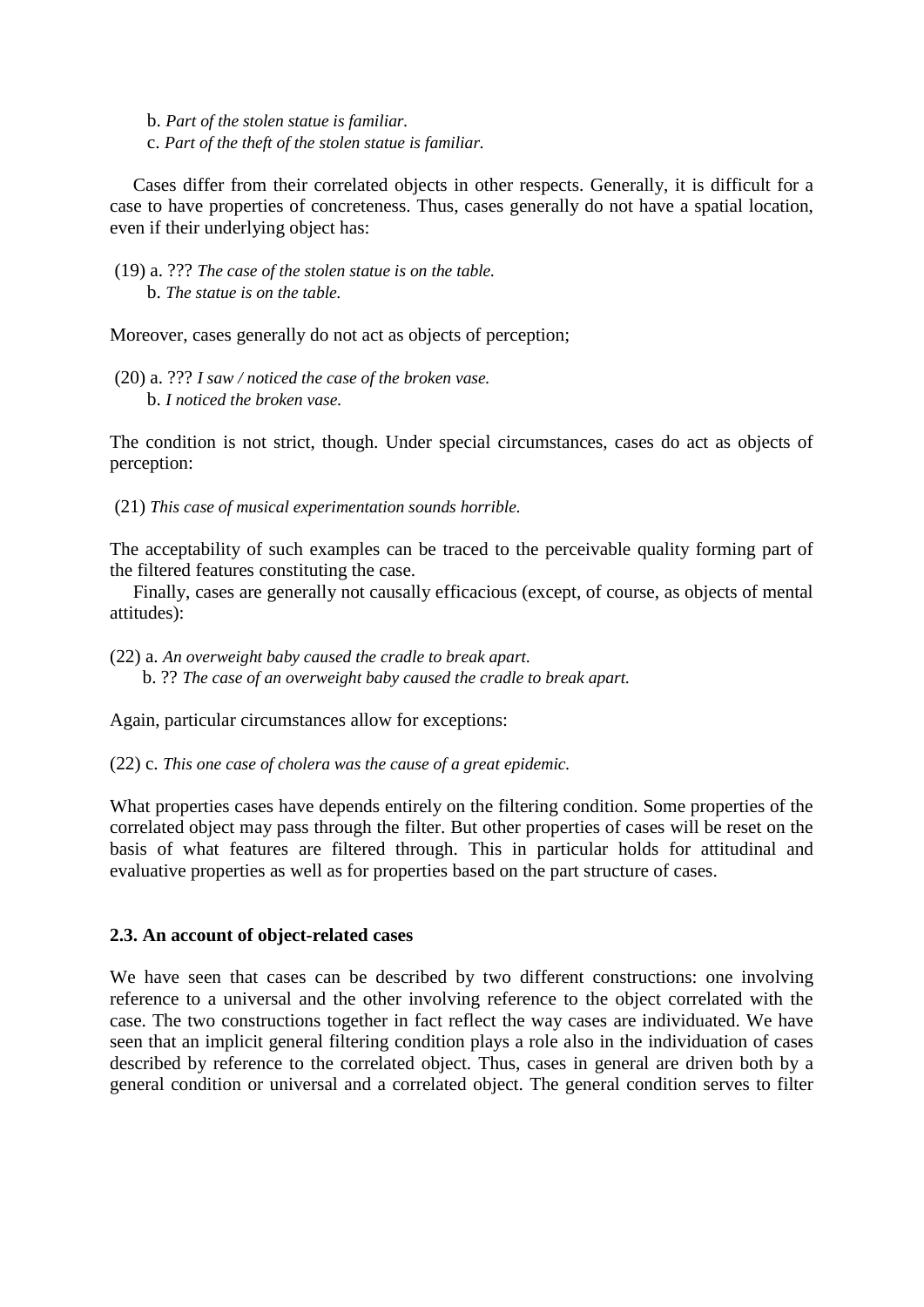the underlying object, reducing it to relevant intrinsic and relational features. Cases thus will be *filtered entities*<sup>3</sup>.

 Given the implicit presence of a filter, the lexical meaning of *case* can be considered a three-place relation taking the general condition and a particular object as an explicit or implicit argument. The noun *case* actually is generally used as a functional noun, expressing a function mapping an object and a general condition onto the case that is the result of filtering the object through the general condition. Thus we have  $(23)$ , where C is the contextually given filter:

# (23) [The case of the stolen statue]<sup>C</sup> = [case](C, [the stolen statue])

 How would this account for situation-like cases? Let us consider the clausal construction *the case in which John marries Mary*. The future case described by this NP will involve John and Mary and their standing in the relation of one marrying the other. This relation may itself be considered the filter. Thus, the proposal is that situation-like cases are pluralities of objects reduced to the properties and relations specified by the sentence in question.

 How would this work for quantificational clausal *case*-NPs such as *the case in which someone discovers a solution*? We will see that the cases described by such *case*-NPs are not constituted by existential quantifiers, but involve particular individuals, in this case a particular person and a particular solution. This matches the account of the semantics of clausal *case*-NPs based on truth-making proposed later.

 A generic clausal *case*-NP will stand for a kind whose instances are situation-like cases, which means, given the proposal, pluralities of objects filtered through the complex condition specified by the *that*-clause.

 Cases described by nominal *case*-NPs may go along with the existence predicate *exist* or the existence predicate *happen*, unlike cases described by clausal *case*-NPs:

## (24) a. *The case of the cancer patient that Mary described exists / ??? occurred / ??? presented itself.*

b. *That case of fraud happened yesterday.*

The reason is that cases described by nominal *case*-NPs may inherit some properties from their correlated objects. These properties include the mode of existence expressed by the existence predicate that the correlated object goes along with. By contrast, cases described by clausal *case*-NPs cannot inherit properties, but rather set up their own mode of existence.

# **3. The** *is the case***-construction**

A particularly interesting construction that *case* engages in is *is the case*, a syntactic predicate allowing a *that-*clause or a sentential pronoun as subject:

(25) a. *That it is raining is not the case.*

**.** 

Note that filtered entities as entities reduced to some of their features are not tropes or features themselves, the tropes that have the unfiltered entities as bearers.

While cases may share some of their properties with the correlated objects, as we have seen, tropes hardly every share properties with their bearers. Cases or filtered entities are not tropes, but 'tropers', to use M. Loux's (ms) term.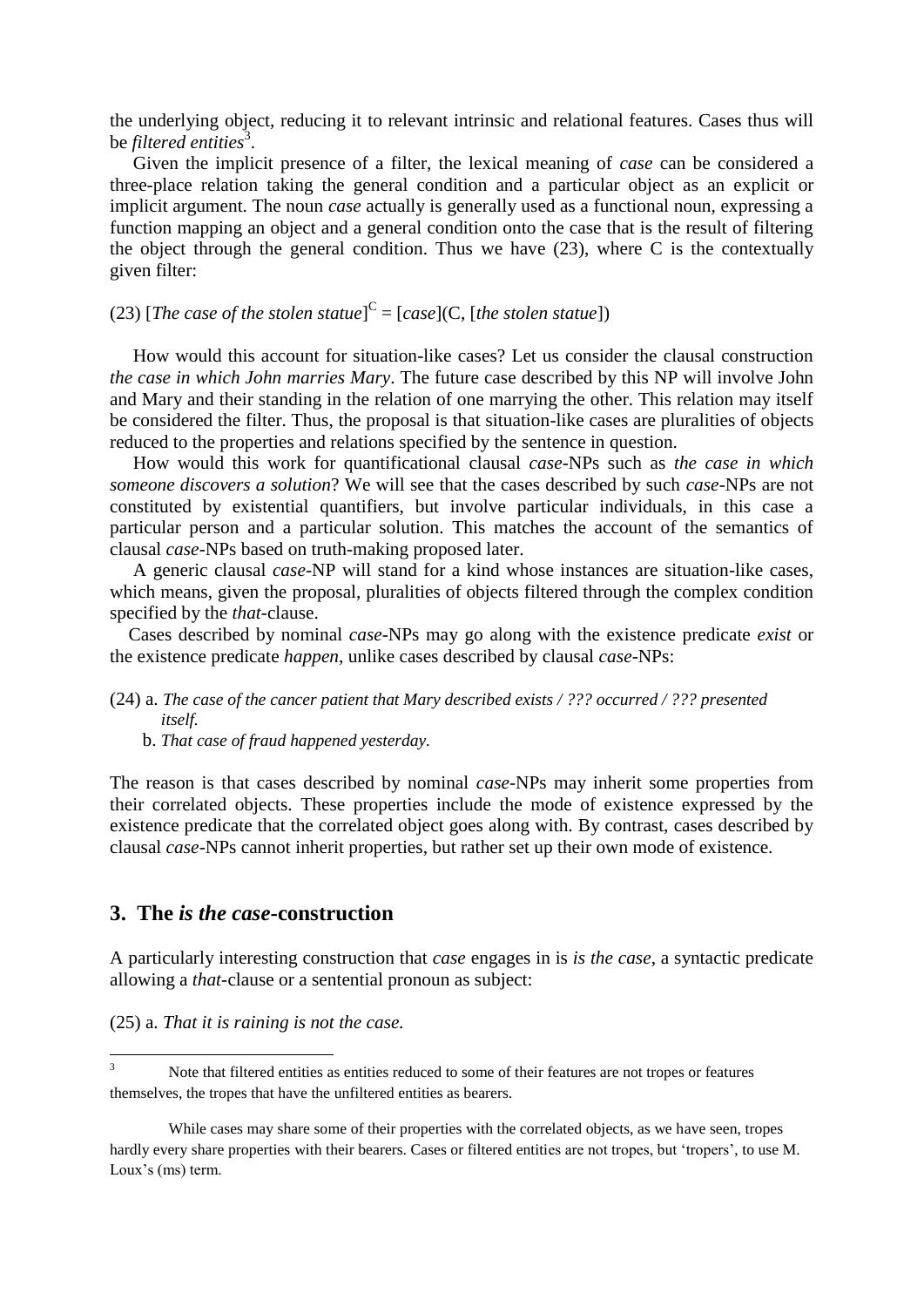b. *John feared that it might rain. That was in fact the case.*

A common view among philosophers is that *is the case* and *is true* mean the same thing:

(26) *That it is raining is not true.*

However, there are significant semantic differences, in some languages, between truth predicates and *is the case*. English *is true* and *is the case*, for some reason, do not show the difference very well, but, for example, German *ist wahr* 'is true' and *ist der Fall* 'is the case' do. One semantic difference concerns adverbial modifiers. Thus in German *ist wahr* 'is true' and *is the case* differ in their acceptance of location modifiers. Location modifiers are perfectly fine with *ist der Fall*, but they are generally hard to make sense of with *ist wahr*:

- (27) a. *In unserer Firma ist es nicht der Fall, dass man ohne Erklärung entlassen wird.* 'In our firm, it is not the case that one gets fired without explanation.'
	- b. ??? *In unserer Firma ist es nicht wahr, dass man ohne Erklärung entlassen wird.* 'In our firm, it is not true that one gets fired without explanation.'

Whereas (27a) is perfectly natural as a statement of fact, (27b) is unacceptable or at least conveys a somewhat particular metasemantic notion of location-relative truth.

 Furthermore, *is the case* is fine with adverbs of quantification, with which *is true* is hardly acceptable:

(28) a. *It was twice the case that someone was absent.*  b. ??? *It was twice true that someone was absent*.

**.** 

The use of adverbs of quantification with *is the case* shows that the subject clause may be evaluated with respect to the various situations that the adverb of quantification ranges over. By contrast, the *that-*clause with *is true* needs to be propositionally complete.

 The semantic behavior of *is the case* with respect to adverbial modifiers supports an analysis based on truth-making<sup>4</sup>. While truthmaking is not an uncontroversial philosophical notion, for present purposes it should suffice to clarify that truthmaking is a relation that holds between an entity and a sentence just in case the sentence is true in virtue of that entity. The entity in virtue of which the sentence is true is the truthmaker of the sentence. Instead of holding between an entity and a sentence, truth-making may alternatively be taken to hold between an entity and a proposition<sup>5</sup>.

 Making use of truth-making, *that* S *is sometimes the case* will involve existential quantification over cases (with *sometimes*) and claims that some cases make S true. The semantics of *is the case* with a location modifier and an adverb of quantification will thus be as follows, where  $\|$  is the truth-making relation:

(30) a. For a location modifier PP, PP *it is the case that* S is true iff for the maximal actual 'case' s such that  $PP(s)$ , s  $\parallel$  S.

<sup>4</sup> For the notion of truth-making see, for example, K. Mulligan/P. Simons/B. Smith (1984), D. Armstrong (1997, 2004), and G. Rodriguez-Pereyra (2006).

<sup>5</sup> A notion related to the notion of truth-making when applied to situation-related 'cases' is the relation of exemplification in Kratzer (online), a relation that holds between situations and propositions.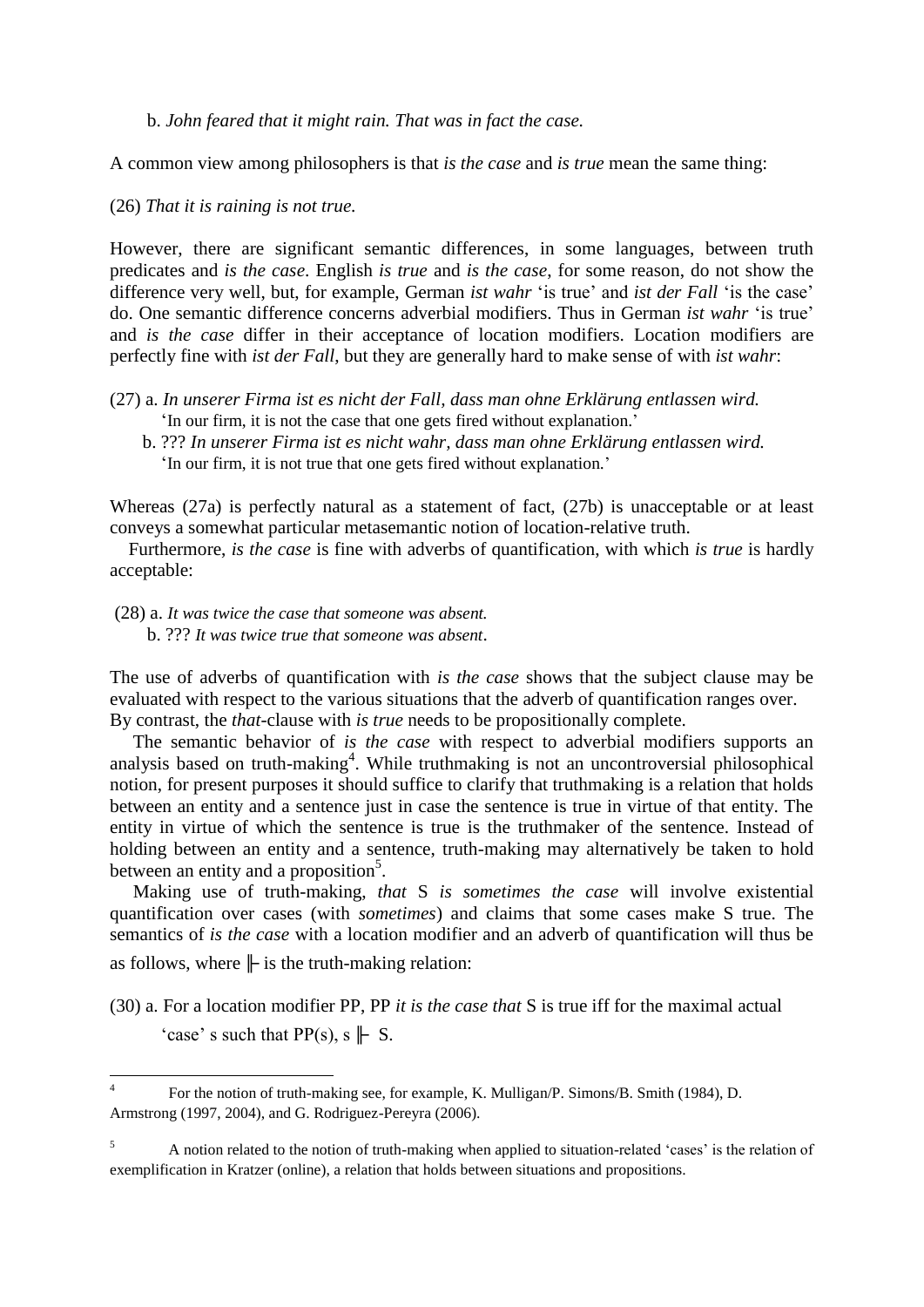b. *It is sometimes the case that* S is true iff for some 'cases' s, s  $\parallel$  S.

I will assume standard conditions on truth making of conjunctions, disjunctions, and existential quantification as follows<sup>6</sup>:

(31) a. s  $\parallel$  S & S' iff for cases s' and s'', s = sum(s, s') and s'  $\parallel$  S and s''  $\parallel$  S'.

b. s  $\parallel$  S  $\vee$  S' iff s  $\parallel$  S or s  $\parallel$  S'

c. s  $\|$   $\exists$ xS iff s  $\|$  S[x/d] for some individual d.

 The relation between a 'case' and the *that*-clause that is involved in the semantics of the *is the case*-construction needs to be the relation of exact truth-making<sup>7</sup>. This is clear from the way adverbs of quantification are understood:

(32) a. *It was twice the case that John made a mistake.* b. *It was only once the case that John lost the game.*

*Twice* in (32a) counts situations that are completely relevant for the truth of *John made a mistake*, that is, situations that include nothing more than John, a single mistake, and the 'making'-relation holding between the two. *Twice* does not count larger situations or sums of situations. Similarly, *once* in (32b) counts situations of a single event of losing only.

 If adverbs of quantification with *is the case* count truthmaking cases, then those should be part of the world and not nonworldly facts (that is, facts that correspond to the truth of a proposition). The latter could be quantificational and disjunctive, the former cannot. The way indefinites and disjunctions contribute to the 'cases' that adverbs of quantification count makes this very clear:

(33) a. *It was only once the case that someone failed the exam.* b. *It was three times the case that John or Mary received a gift.*

*Once* in (33a) counts cases involving exactly one individual failing the exam; it does not count a single fact, the fact that someone failed the exam. *Three times* in (33b) counts cases involving either John or Mary; it does not count a single disjunctive fact.

 The truth-making relation has applications to the semantics of other *case*-constructions as well. First, it helps to account for anaphoric reference to cases introduced by modals of possibility, as in (11). Here the truthmaker of the modal sentence will be a merely possible case, which will then act as the semantic value of *that case*.

 Truthmaking is also suited for the analysis of conditional and quasi-conditional *case*constructions. Ordinary conditionals in fact have been analysed on the basis of truth-making (K. Fine 2012), and it is expected that such an analysis is suited for conditional *case*constructions as well<sup>8</sup>. For conditional *case*-constructions, truth-making may come into play

 $\sqrt{6}$ The condition for sentences with universal quantification and conditionals are less obvious and in fact controversial and I will not specify truthmaking conditions for them here. See D. Armstrong (2004) for a discussion and a proposal.

<sup>7</sup> This is the truth-making relation that is used in G. Rodriguez-Pereyra (2005), F. Moltmann (2007) and K. Fine (2012).

<sup>8</sup> I will not go into the details of Fine's analysis of conditionals, but adopt a much simplified analysis.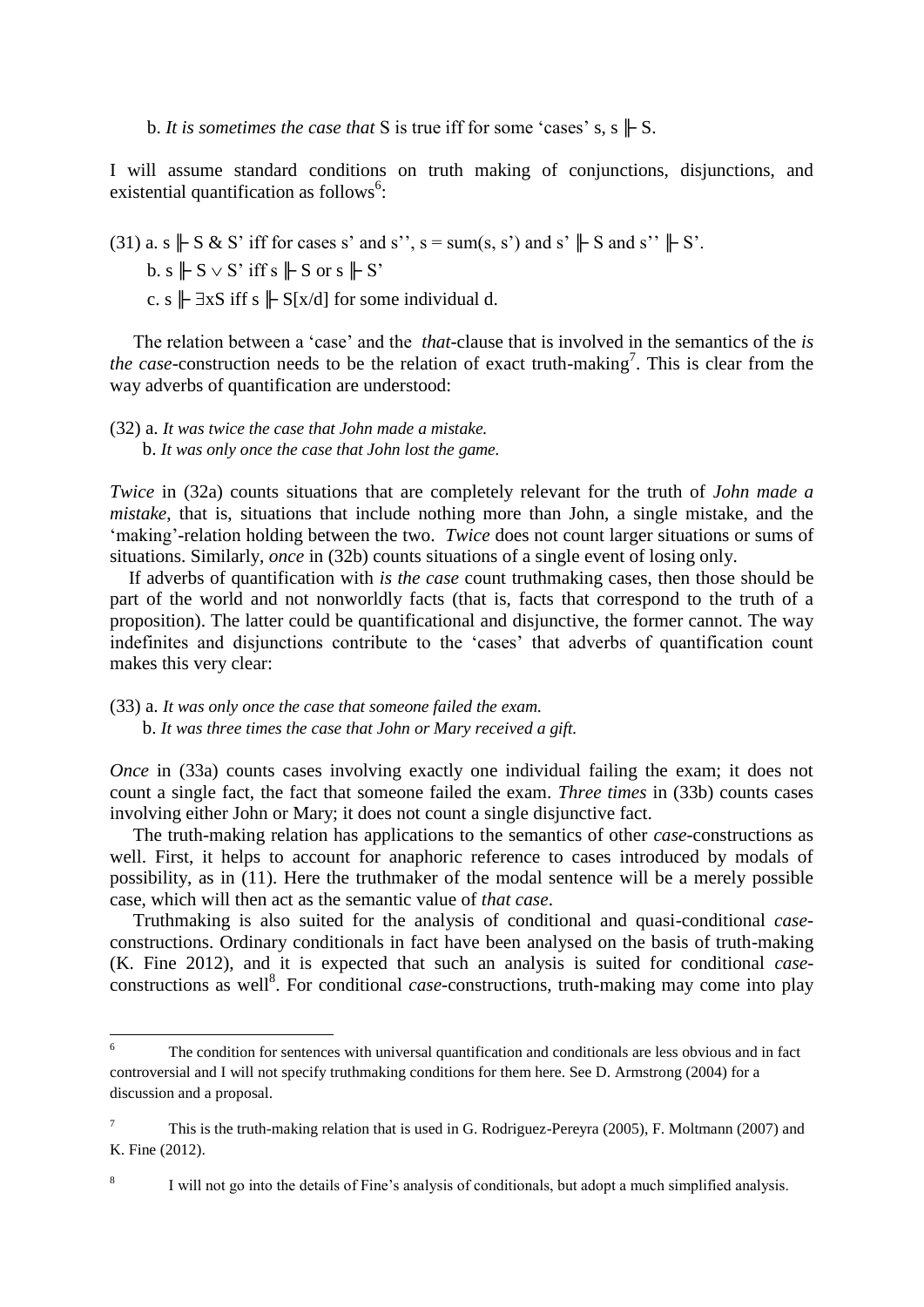in roughly the following way. The truth of a conditional *in case* S, S' requires that for any case making S true, there will be a larger case part of which makes S' true<sup>9</sup>. The truth of a quasi-conditional *in case* S, S' roughly requires that there be a case making S' true and that the case making S' true be part of an extension of a case making S true. Truth-making should also be involved in the semantics of clausal *case*-NP. Clausal *case*-NPs will refer to cases making the *which*-clause true, which on the present view would amount to the cases being filtered pluralities of objects. Note that clausal *case*-NPs with a modal will not refer to a unique case, but a plurality of cases, as below:

(34) a. [*the case in which might*  $S^w$  = the cases ss such for any s, s < ss and s R w, s  $\parallel S$ .

Here R is the relevant relation of accessibility and < the relation that holds between an object and a plurality of objects of which the former is part.

 Truth-making can also be used to specify the semantic values of clausal *case-*NPs referring to kinds of cases. Kinds of cases may be viewed as pluralities of possible and actual cases so that we have the following very simple analysis:

(34) b. [*the case in which* S] = the ss such that for any  $s < ss$ ,  $s \not\Vdash S$ .

 Truth-making finally can be applied to the semantics of nominal *case*-NPs describing object-related cases. This might be done as below, where C is the contextually given filtering condition, and what is made true is now a structured proposition consisting of that condition and the object in question:

(34) c. [*the case of*  $X$ ]<sup>C</sup> =  $\iota$ s[s  $\Vdash \langle C, [X] \rangle$ ], for a referential NP X.

 *It is the case that* S appears to involve as its interpretation the sort of semantics that J. L. Austin (1950) proposed for independent sentences in general. On Austin's view, with the utterance of a sentence, a speaker refers to an (actual) situation and claims that the situation referred to is of the type specified by the sentence uttered. That is, the situation referred to acts like a truth maker of that sentence. On the present view, this is only part of the constructional meaning of *is the case*. With *is the case*, adverbs of quantification range over 'cases' and location adverbials act as predicates of cases. Austin's motivations for implicit situation reference were in fact quite different from the present ones. The situation referred to, for Austin, is responsible for contextual restrictions on quantification domains, the interpretation of tense etc. The present motivation for invoking truth-making is quite simply the semantics of the *is the case-*construction.

## **4. Conclusion**

 $\overline{a}$ 

The truth-making idea as a general view about truth says that if a sentence is true, it is true in virtue of something in the world that makes it true. The view that grounding requires an entity

See also A. Kratzer (online) and references therein for analyses of conditionals on the basis of situations.

<sup>9</sup> For a more developed analysis of *if*-conditionals based on truth-making states see Fine (to appear). Such analysis may apply to *in*-phrases with clausal *case*-NPs as well.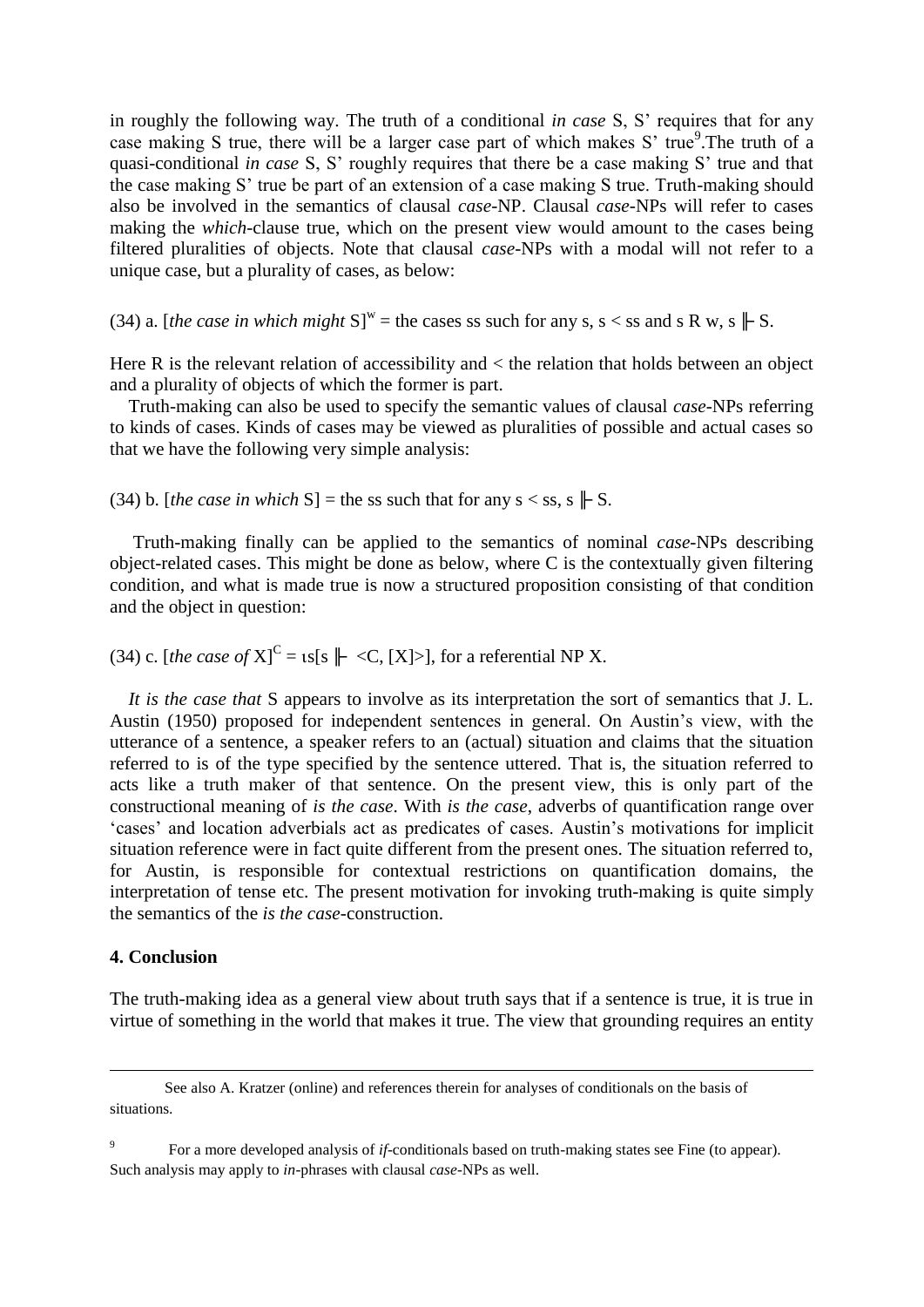to act as a truth maker is a highly controversial philosophical view, though.<sup>10</sup> Philosophers such as D. Lewis (2001) and J. Hornby (2005) agree that the truth of sentences should be grounded, but not in entities acting as truth makers, but rather in *how* thing are. If truthmaking just plays a role in the semantics of *case-*constructions, then the use of truth-making for the semantics of that construction appears compatible with that view: *case* could be considered a 'nominalizing' or rather *reifying expression*, mapping the way things are to support the truth of a sentence onto the set of objects that would act as the truthmakers of the sentence. Formally, *case* would then be an expression denoting a function mapping a world w and a proposition onto the set of objects that are reifications of whatever it is in w that makes the proposition true.

(35)  $[case in which S]^w = \{s : [case](w, [S]) (s)\}\$ 

 If c*ase*-constructions in English (and some other European languages) are revealing as to the notion of truthmaking and the nature of truthmakers, this raises the question how general such constructions are across languages. As a matter of fact, not all languages have *case*constructions, not even all European languages. Chinese lacks them, as does Swedish, to mention just two. This does not undermine the view, though, that cases are entities of a particular sort, act as truthmakers, and play particular semantic roles. Cases may to an extent play the very same roles in the semantics of a language that does not have expressions to describe them explicitly, for example in the semantics of conditionals. Moreover, cases may play the role of truthmakers regardless of whether or not a language has expressions to refer to them or to quantify over them. And finally, cases may be what was proposed that they are (namely filtered object) independently of any language.

# **References**

Armstrong, D. (1997): *A World of States of Affairs*. Cambridge: Cambridge UP. ----------------- (2004): *Truth and Truthmakers*. Cambridge UP, Cambride.

Austin, J. L. (1950): 'Truth'. *Aristotelian Society Supplement Vol.* 24, 111-129. Reprinted in Austin (1961).

-------------- (1961a): *Philosophical Papers.* Ed. By J. O. Urmson / G. J. Warnock, Clarendon Press, Oxford.

Beebee, H. / J. Dodd (eds.) (2005): *Truthmakers: The Contemporary Debate*. Oxford UP, Oxford.

Carlson, G. (1977): 'A Unified Analysis of the English Bare Plural'. *Linguistics and Philosophy* 1, 413-457.

Fine, K. (2012): 'Counterfactuals without Possible Worlds'[.](http://as.nyu.edu/docs/IO/1160/Counterfactuals-jp.pdf) *Journal of Philosophy* 109 (3), 221-246.

Hornsby, J. (2005): 'Truthmaking without Truthmaking Entities'. In H. Beebee / J. Dodd (eds.): *Truthmakers. The Contemporary Debate*. Clarendon Press, Oxford, 34-48.

Kratzer, A. (online): 'Situations in Natural Language Semantics'. *Stanford Encyclopedia of Philosophy.*

Lewis, D. (2001): 'Truthmaking and Difference-Making'. Nous 35.4., 602-6014.

Loux, M. (ms): 'Constituent Ontology'. Ms University of Notre Dame.

 $10$ <sup>10</sup> For an overview of the truthmaking debate, see G. Rodriguez-Pereyra (2006) and the contributions in H. Beebee/J. Dodd (2005).